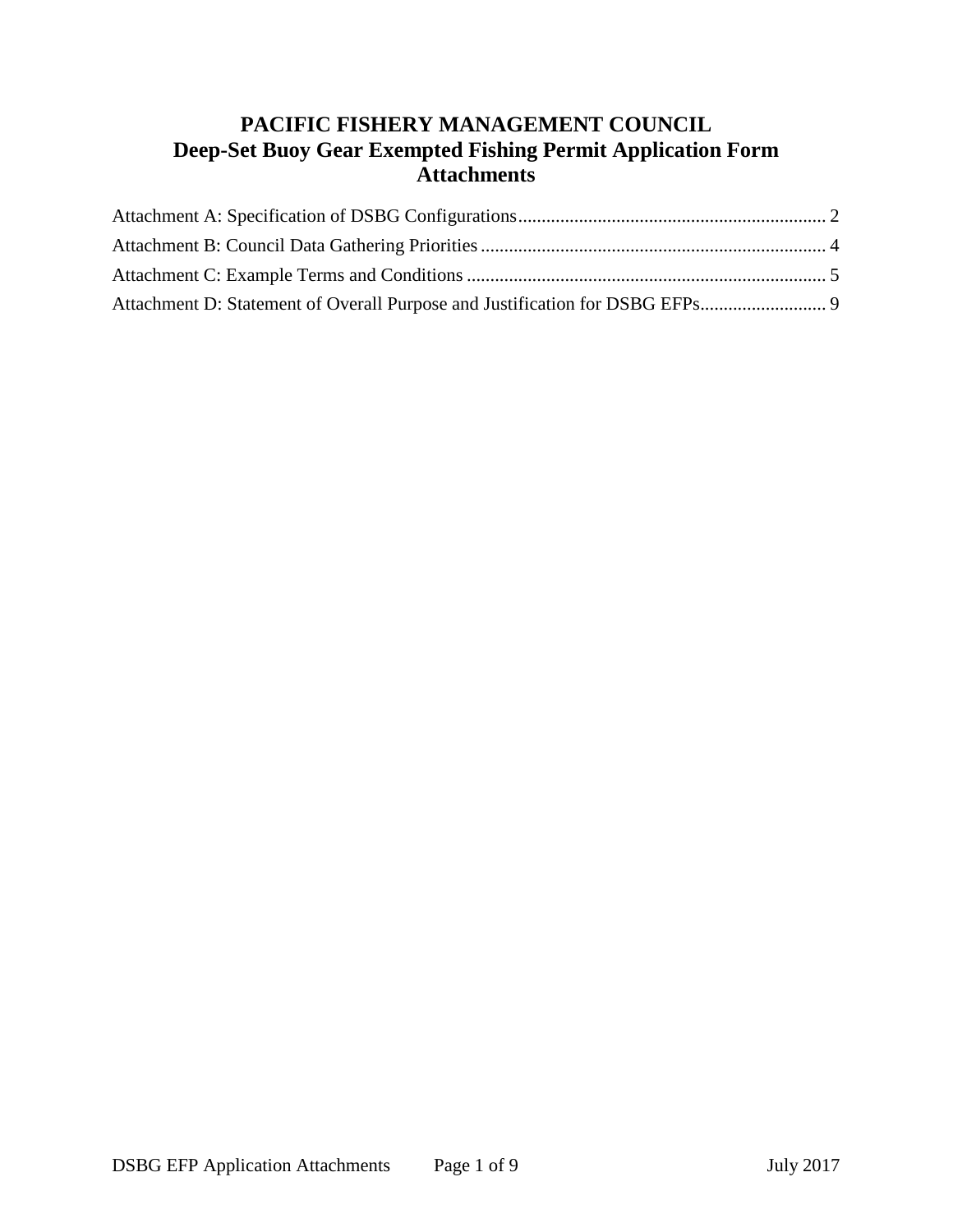# **Attachment A: Specification of DSBG Configurations**

### **Standard Buoy Gear (SBG) Configuration[1](#page-1-0)**

The SBG configuration consists of a three-float system which includes two strike-indicator floats (3.2 kg) and one 36 cm diameter (21 kg), non-compressible longline float. The configuration also includes a hi-flyer locator flag and a radar reflector or strobe to prevent gear loss (see diagram below). Collectively, each piece of SBG includes from 270 to 320 m (886-1050 ft) of monofilament mainline rigged with 1-3 monofilament gangions.

Gear may contain up to three monofilament gangions branching from the mainline, all of which must be positioned at depths below 100 m (see diagram below). Gangions are to be constructed of monofilament (nowire) with a single 18/0 circle hook (Mustad model 39960D) baited with either squid or mackerel. Batteryoperated illumination may be used at the juncture of the mainline and gangion. One or two of the branching gangions are used to target swordfish at depths between 250 and 400 m (820-1312 ft). A third optional hook can be fished at >90m to target opah and common thresher shark when available.

One full set of SBG is defined as 10 individual pieces of gear deployed simultaneously (maximum of 30 hooks/set).



**Diagram of Deep-set Buoy Gear Configuration.**

#### **Gear Deployment**

SBG is deployed along a maximum horizontal distance of 6 km. Once deployed, DSBG is continually monitored visually and vessels must remain within the immediate area (<3 nm) of any one piece of gear. All gear must be labelled with the vessel's name, official number, or other designation as specified by NMFS.

## **Linked Buoy Gear (LBG) Configuration[2](#page-1-1)**

LBG is an actively tended gear type in which two or more pieces of SBG may be linked together by means of a horizontal monofilament mainline; gangions are connected to this horizontal line,

<span id="page-1-0"></span><sup>&</sup>lt;sup>1</sup> Based on the gear description in the February 1, 2015, PIER EFP application (Agenda Item H.3.a, Attachment 2, March 2016). See also C. A. Sepulveda, C. Heberer, and S. A. Aalbers. 2014. Development and Trial of Deep-set Buoy Gear for Swordfish, *Xiphias gladius*, in the Southern California Bight. *Marine Fisheries Review* 76(4): 28- 36.).

<span id="page-1-1"></span><sup>2</sup> Based on the gear description in Agenda Item H.3.a, HMSMT Report, June 2017.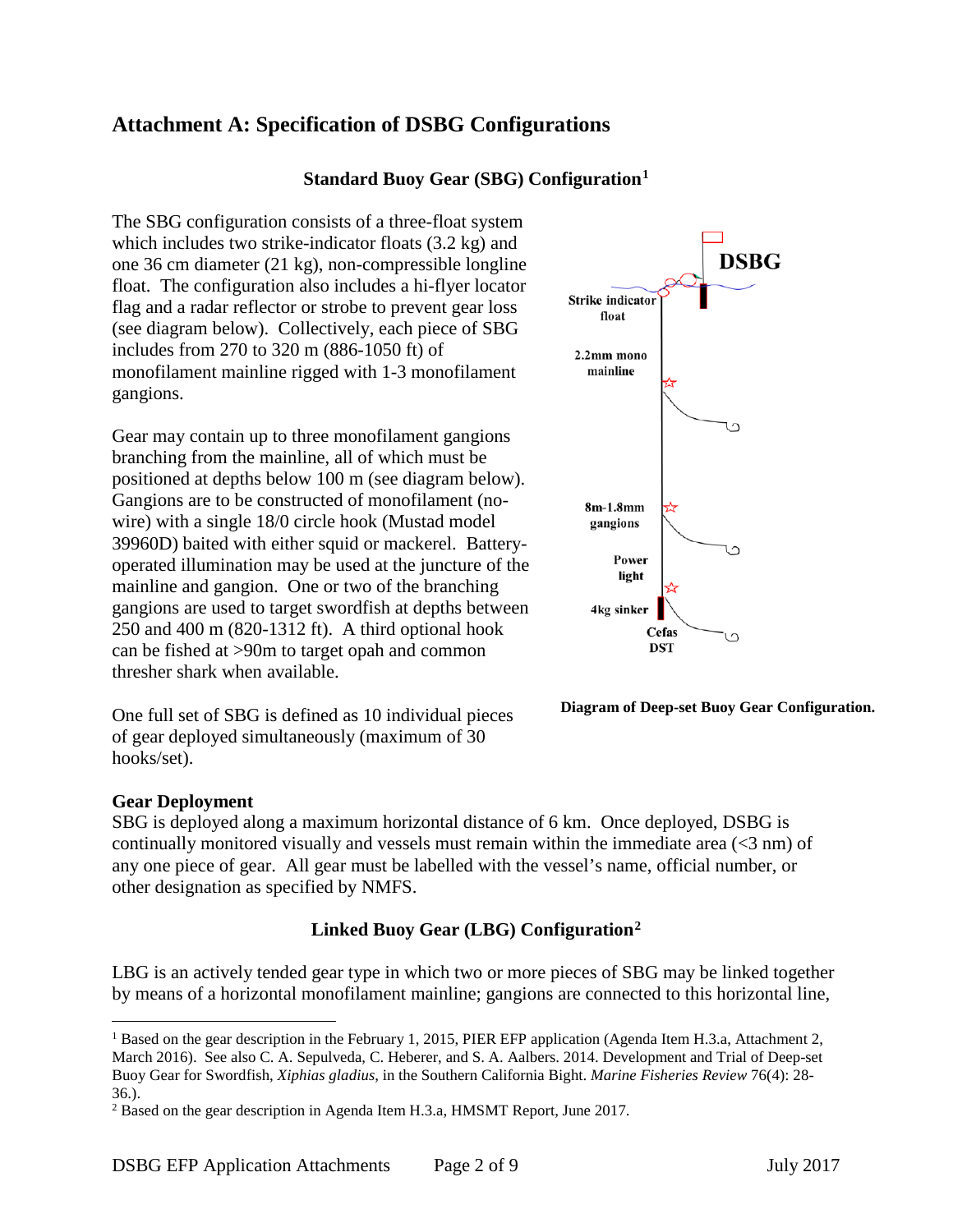not the vertical lines. Serviceable links between each LBG section are suspended at a minimum depth of 11m meters (36 feet) below a non-compressible float system (>45 lb. flotation) that allows for strike detection (based on SBG design standards). No more than 30 hooks (minimum size 16/0 circle hooks) can be deployed simultaneously and all hooks must be fished below >90m.

#### **Gear Deployment**

<span id="page-2-0"></span>No more than 10 sections of LBG may be used at one time and the overall horizontal footprint of the gear must be less than 5nm. Terminal buoys must include a locator flag, a radar reflector, and vessel/fisher identification.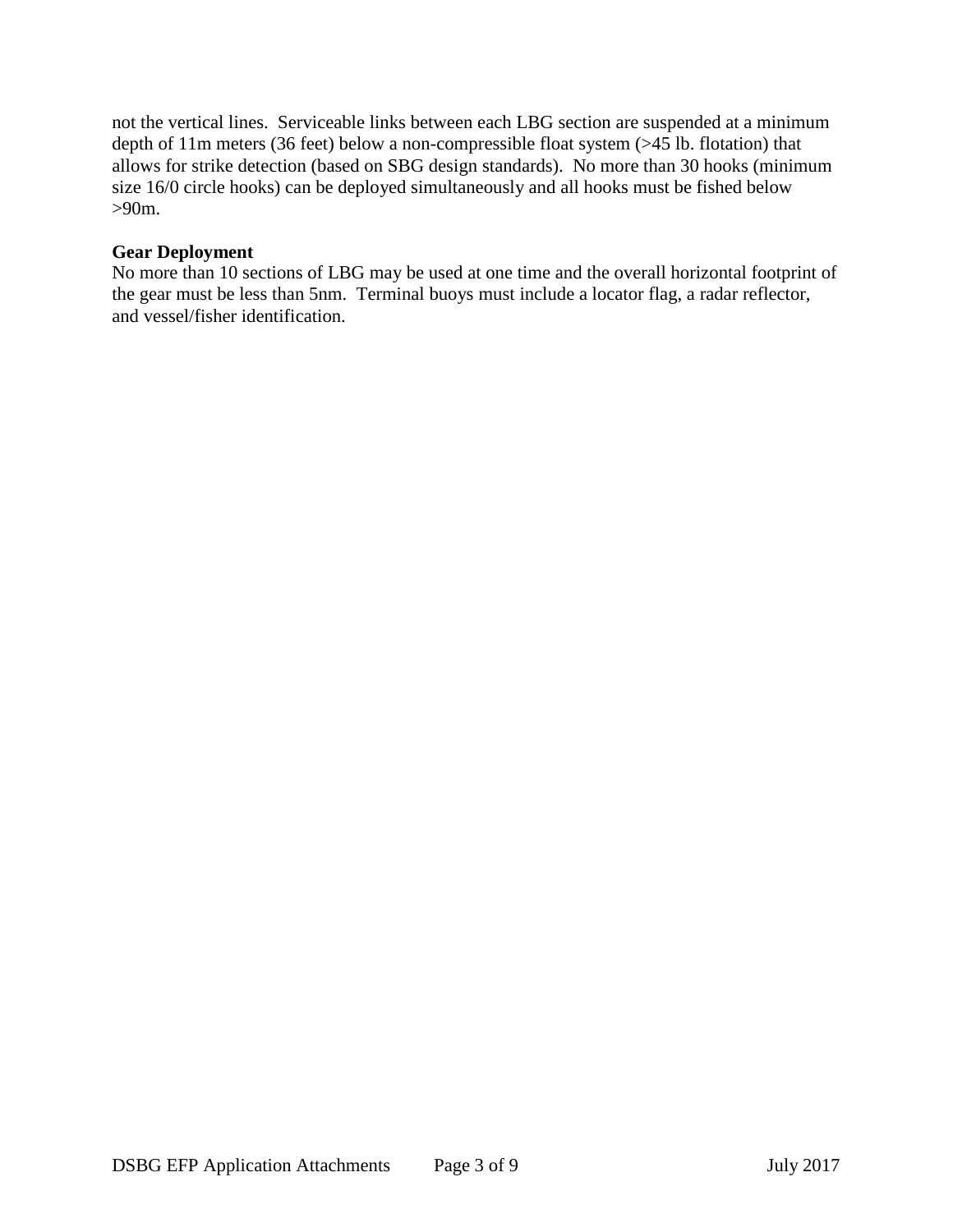## **Attachment B: Council Data Gathering Priorities**

The Council is particularly interested in gathering more data through EFPs on the following topics

- 1. **Bycatch and Protected Species Interactions:** Research and EFP effort to date have shown minimal bycatch in both volume and number of species. Bycatch is any fish or organism (marine mammal, sea turtle, non-marketable fish, etc.) that is not kept but discarded at sea. Additional fishing effort with the gear will provide a clearer picture of potential bycatch rates and the species involved. Bycatch rates and composition could change when fishing in new areas and times of the year.
- 2. **Active Tending:** Research and EFPs have required active tending of DSBG. This requires the vessel operator keeping all pieces of gear in sight so that the gear can be retrieved quickly once a strike occurs, reducing mortality and lowering the risk of lost gear. Experience suggests a practical limit of 10 pieces of gear that can be actively tended. Questions that could be addressed through EFPs include:
	- a. Can more than 10 pieces of gear be effectively tended (without increasing bycatch mortality and gear loss)?
	- b. Are there cost-effective remote monitoring technologies (e.g. drones, radio signaling) that could substitute for keeping gear in sight?
- 3. **Gear Conflicts/Proper Number of Vessels:** What is the maximum number of vessels that can operate in a defined area such as the Southern California Bight? How far apart do vessels and gear need to be to avoid conflicts? Are there potential conflicts between DSBG and other gear types?
- 4. **Use of DSBG in Other Areas and Times of the Year:** To date the gear has been used almost exclusively in the Southern California Bight. Can it successfully catch swordfish and other marketable species in other areas while avoiding protected species interactions? What times of the year can the gear be used?
- 5. **Gear Configuration:** To date EFPs have used the standard gear configuration described in Appendix A. Are there other configurations that could increase catch volume or provide other benefits (e.g., reduce the effect of lost gear, allow remote monitoring)?
- 6. **Concurrent Gear Use:** Can fishermen simultaneously engage in other fishing activities (e.g., harpoon, troll) that could help make DSBG fishing trips economically viable, while effectively tending DSBG?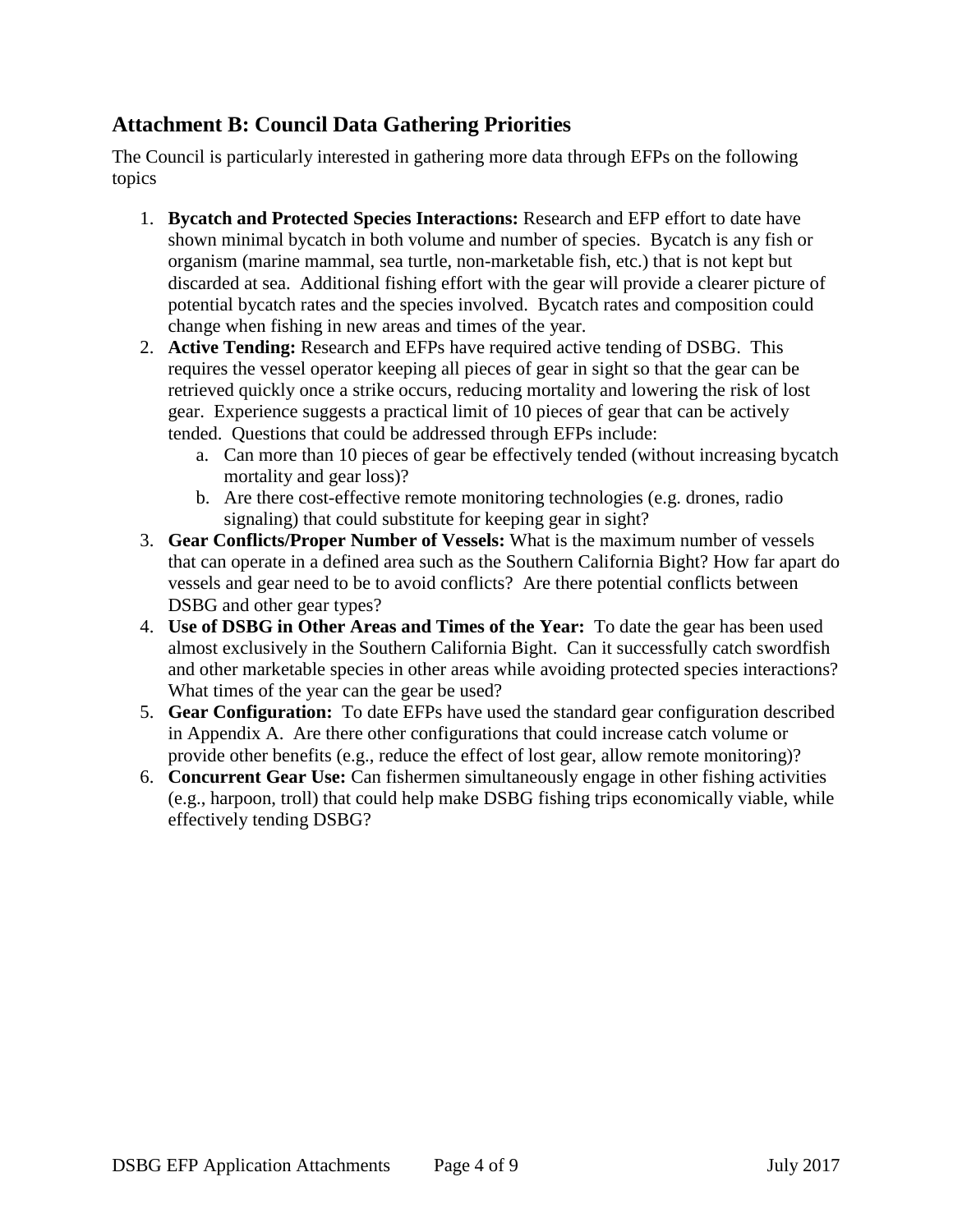## <span id="page-4-0"></span>**Attachment C: Example Terms and Conditions**

These example terms and conditions are intended to help the applicant understand the federal requirements that have applied to previous DSBG EFPs. **NMFS will specify terms and conditions for each EFP issued, which may differ in specifics from those described below, based on the contents of your application and recommendations made by the Council. The states of California and Oregon may have additional requirements for EFP activities within their waters or landing into their ports.**

## A. SCOPE

- 1. These Terms and Conditions apply to all fishing activities under the EFP referenced above. **In addition to all the terms and conditions in this document, the person or entity named on the EFP application is responsible for instructing all fishing permit holders, vessel owners, vessel operators crew members and processors, concerning the terms and conditions of the EFP permits.**
- 2. The EFPs exempt the permitted vessel(s), for limited purposes described in this permit, from the prohibition on unauthorized fishing gear which would otherwise be prohibited by 50 CFR 660.705(a) and (c) provided the vessel(s) use deep-set buoy gear as described in the application and further specified in these terms and conditions.
- 3. Jointly and Severally Liable. The person or entity named on the EFP application will be jointly and severally liable for compliance with the terms and conditions of this EFP by each vessel and for all persons aboard the vessel while participating in the EFP project. The person who has signed the EFP assumes responsibility on matters related to issuance and management of the EFP, including serving as EFP holder on behalf of any entity named in the application.
- 4. All other provisions of 50 CFR Part 660, Subpart K, and other applicable laws of the states of California, Oregon, and Washington that relate to fishing for, landing, and processing of Pacific swordfish and other marketable HMS species apply to fishing activities conducted under this EFP.
- 5. Failure to comply with these terms and conditions will be grounds for revocation, suspension, invalidation, or modification of the EFP with respect to all parties, persons, vessels, and processors conducting activities under the EFPs referenced above.

## B. EFFECTIVE DATES

- 1. These terms and conditions are effective when the EFP is signed by the NMFS West Coast (WC) Regional Administrator, the EFP holder/manager, and the authorized representative of the HMS permit owner under which fishing will occur. If the EFP is signed by the NMFS WC Regional Administrator and the EFP holder(s) on different dates, then the effective date is the later of the three signature dates.
- 2. The terms and conditions on the EFP will specify the effective start and end dates, and may be terminated or modified at an earlier date by NMFS.
- 3. The EFP may be terminated or modified earlier by regulatory action pursuant to 50 CFR Part 660, Subpart K or by revocation, suspension, or modification pursuant to 15 CFR Part 904, or successor regulations, or by the terms and conditions of this permit.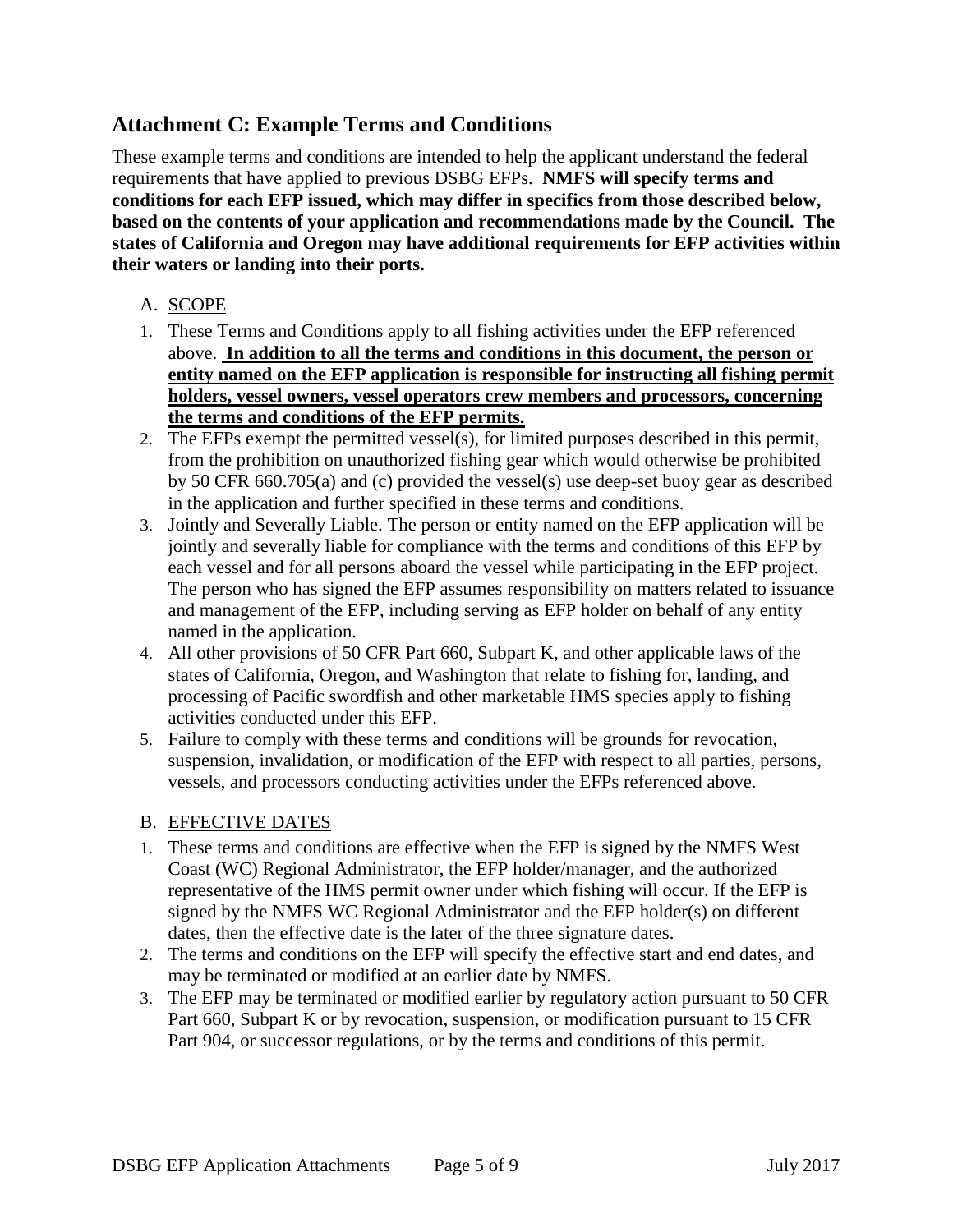### C. PERMIT CONDITIONS.

- 1. The exemption provided by this EFP is valid only for the vessels listed on the EFP. The vessel name, documentation number, and EFP number will be listed in the terms and conditions.
- 2. All EFP fishing trips by the permitted vessel(s) must be conducted in accordance with the permit and associated terms and conditions and are limited to federal waters only.
- 3. This EFP is not transferrable to another holder, entity, vessel, or vessel owner.
- 4. A copy of the EFP must be carried on board the vessel(s) while conducting fishing activities under this EFP and whenever fish caught while fishing under the EFP are onboard the vessel.
- 5. The original EFP permits with original EFP holder signatures must be returned to NMFS West Coast Region (WCR) Long Beach, California, office upon expiration, revocation, or suspension.

## D. OBSERVER REQUIREMENTS

- 1. The EFP holder is responsible for ensuring placement of NMFS-trained observers on board participating vessels. NMFS will determine the appropriate coverage level on a case-by-case basis, based on a recommendation from the Council. Observer coverage rates shall be monitored over the fishing year season by EFP holder and, if applicable, shall be distributed proportionately across all participant fishing vessels. Information in the preliminary and final reports for each fishing year shall be the basis for calculating the overall observer coverage rate.
- 2. Observers will collect all data elements on the forms as specified by NMFS WCR.
- 3. Requirements for observers found at 50 CFR 660.719 apply to fishing under this EFP.

## E. FISHING RESTRICTIONS

In accordance with 50 CFR 600.10, "Fishing, or to fish" means any activity, other than scientific research conducted by a scientific research vessel, that involves:

- (1) The catching, taking, or harvesting of fish;
- (2) The attempted catching, taking, or harvesting of fish;
- (3) Any other activity that can reasonably be expected to result in the catching, taking, or harvesting of fish; or
- (4) Any operations at sea in support of, or in preparation for, any activity described in paragraphs  $(1)$ ,  $(2)$ , or  $(3)$  of this definition.
- 1. Fishing is prohibited in waters north of the Washington/Oregon marine border, a line extending seaward of the coast at 46° 15 minutes N latitude. The terms and conditions will specify the area where fishing will be allowed.
- 2. Fishing with deep-set buoy gear is limited to federal waters during the day. All vessels must initiate haul-back procedures by sunset. Deep-set buoy gear may not be modified in any way to fish shallow at night.
- 3. No fish may be transferred to or from the vessel(s) operating under this permit. Fish caught by other authorized HMS gears (e.g. harpoon, drift gillnet) on the same vessel must be kept separate and distinct for reporting and landings receipts. Each vessel shall only retain fish caught on gear it has deployed, tended and retrieved.
- 4. The terms and conditions will specify the maximum number of days per year per vessel the EFP may be used to fish, with a maximum of 10 sets of gear deployed simultaneously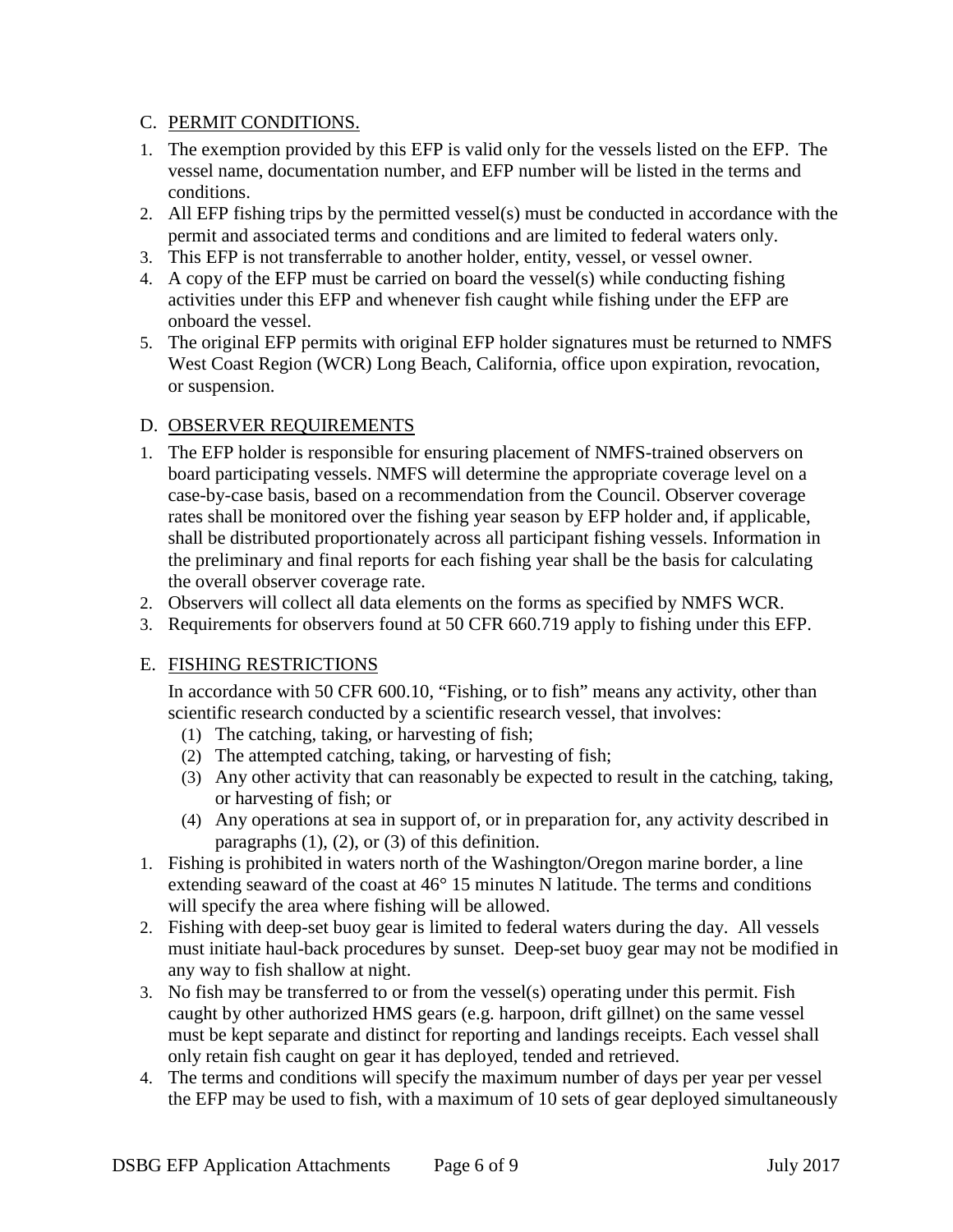per day.

- 5. A single set of deep-set buoy gear may contain no more than a single weighted line with up to 3 hooks that may be soaked for up to 8 hours each day.
- 6. All hooks in the deep-set buoy gear must be deployed below the mixed layer (>90 m) with a maximum of 3 hooks to target swordfish and other marketable HMS species at depths of 250 – 400 meters. (One hook may be placed at greater than 90 m depth, and up to 2 hooks may be placed at depths of 250 – 400 meters). Each set will use 16/0 or 18/0 circle hooks with squid or mackerel bait, or artificial baits.
- 7. The deep-set buoy gear will use a minimum of a single 3 kg lead weight that minimizes slack in the line and maintains the gear in a vertical orientation. Strike indicator floats will be used to detect 'hook-up' and allow for the immediate gear servicing upon a 'strike'. A 'strike' is when a fish or other animal has taken the baited hook, and a 'hookup' is when the fish or other animal is attached to the line via the hook.
- 8. Deep-set buoy gear must be deployed as quickly as practicable, and the vessel must be proximal to the gear at all times (<3nm) to minimize impacts to any non-target species.
- 9. The operator of the fishing vessel operating under this EFP must actively tend all gear at all times, and must maintain the gear within sight  $\ll$ 3nm from any one piece of gear) of the EFP participant fishing vessel.

## F. REPORTING REQUIREMENTS

- 1. It is unlawful to fail to report catches as required while fishing pursuant to an EFP (50 CFR 600.725(l)). Failure to maintain the required documents may result in a vessel's and/or EFP holder's inability to obtain a future EFP permit.
- 2. Fishing Activity Reports. 24 hours prior to commencing a fishing trip during which EFP activity is expected to be conducted, notice of vessel name and anticipated fishing dates must be made via email to the NMFS West Coast Region and California Department of Fish and Wildlife (CDFW) or Oregon Department of Fish and Wildlife (ODFW), if applicable. The terms and conditions will list primary contacts in these agencies. Within 24 hours of port landing and cessation of any EFP fishing trips, notice of vessel name and EFP fishing dates must be made via email to the NMFS West Coast Region and CDFW (or ODFW, if applicable) primary contacts listed in the terms and conditions.
- 3. Landings Reports. All fish tickets must have a unique identifier (to be specified in the terms and conditions) written in the notepad area of the landing receipt to assist CDFW (or ODFW, if applicable) reviewing biologists, and allow proper EFP coding into the PacFIN landings database. Fish caught by other authorized HMS gears (e.g. harpoon, drift gillnet) must be kept separate in the vessel hold and reported on separate landings receipts marked with the correct gear codes. Within 7 days of landing DSBG caught fish, a photocopy or image of the fish ticket must be sent via email to designated NMFS and CDFW contacts.
- 4. Annual Preliminary and Final Reports. The EFP holder/manager must present a preliminary report on the results of the EFP and the data collected (including catch data) to NMFS WCR in each year of the EFP in advance of the Briefing Book deadline for the June meetings of the Pacific Fishery Management Council (Council).
- 5. A final written report on the results of the EFP and the data collected must be presented by the EFP holder to NMFS WCR, the Council, and the Council's HMS Management Team, at a Council meeting to be specified in the terms and conditions.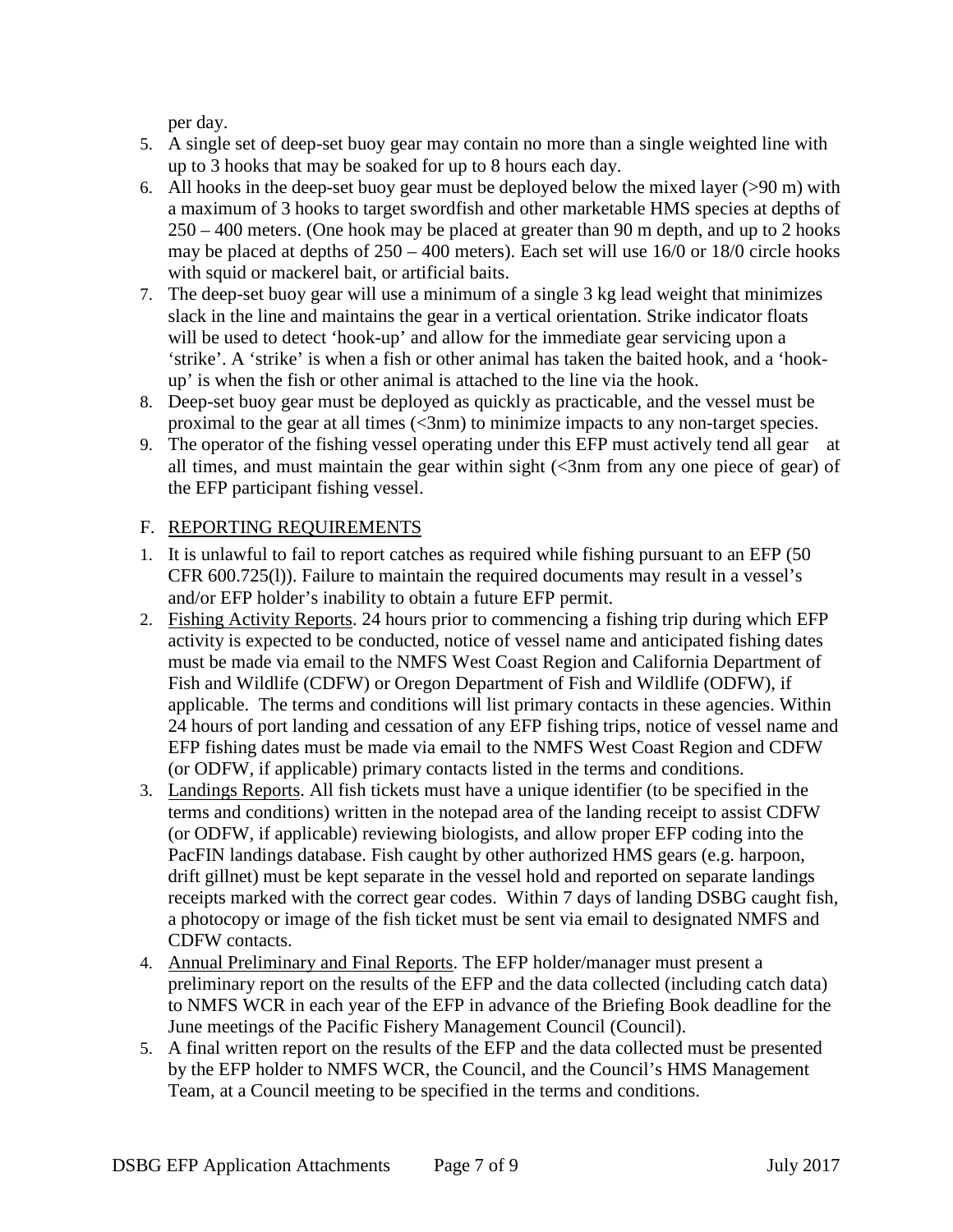- 6. The final report must include:
	- (1) A summary of the work completed, including observer coverage rate and distribution of observer coverage across all participant fishing vessels;
	- (2) An analysis of the data collected;
	- (3) Conclusions and/or recommendations;
	- (4) Any other information specified in the terms and conditions;
- 7. Public Release of Information. The fishing activities carried out under the EFP are for the purpose of collecting information. The vessel owner(s), operator(s), and EFP holder/manager agree to the public release of any and all information submitted to NMFS pertaining to activities conducted under the EFP.

### G. PROTECTED SPECIES INTERACTIONS

- 1. All vessel operators shall undergo a safe handling and release workshop conducted by the NMFS WCR Protected Resources Division prior to beginning fishing under the EFP.
- 2. Fishing is prohibited within designated Pacific leatherback sea turtle critical habitat.
- 3. For any Endangered Species Act (ESA)-listed species entanglement or hooking, the EFP permit holder will report the species and its release condition to the NMFS point of contact via email or phone within 24 hours after every EFP trip.
- 4. If a single ESA-listed species is taken while fishing under the EFP, then fishing will cease by all EFP holders operating under the EFP until granted authorization to resume fishing from NMFS WCR, which in no event will be before NMFS completes a formal ESA section 7 consultation on continued operation of the EFP.

#### H. SANCTIONS

Failure of the vessel owner(s), operator(s), EFP holder, or any person to comply with the terms and conditions of this permit, a notice issued under 50 CFR Part 660, Subpart K, any other applicable provision of 50 CFR Parts 600 and 660 Subpart K, the Magnuson-Stevens Fishery Conservation and Management Act (16 U.S.C. § 1801 et seq.) (Magnuson-Stevens Act), or any other regulations promulgated thereunder, may be grounds for revocation, suspension, or modification of this EFP as well as civil or criminal penalties under the Magnuson-Stevens Act with respect to all persons and vessels conducting activities under the EFP (50 CFR 600.745(b)(9)).

#### I. WAIVER

The EFP holder on his/her own behalf, and on behalf of all persons conducting activities authorized by the permit under his/her direction, waives any and all claims against the United States or the State, and its agents and employees, for any liability whatsoever for personal injury or death related to fishing under the EFP.